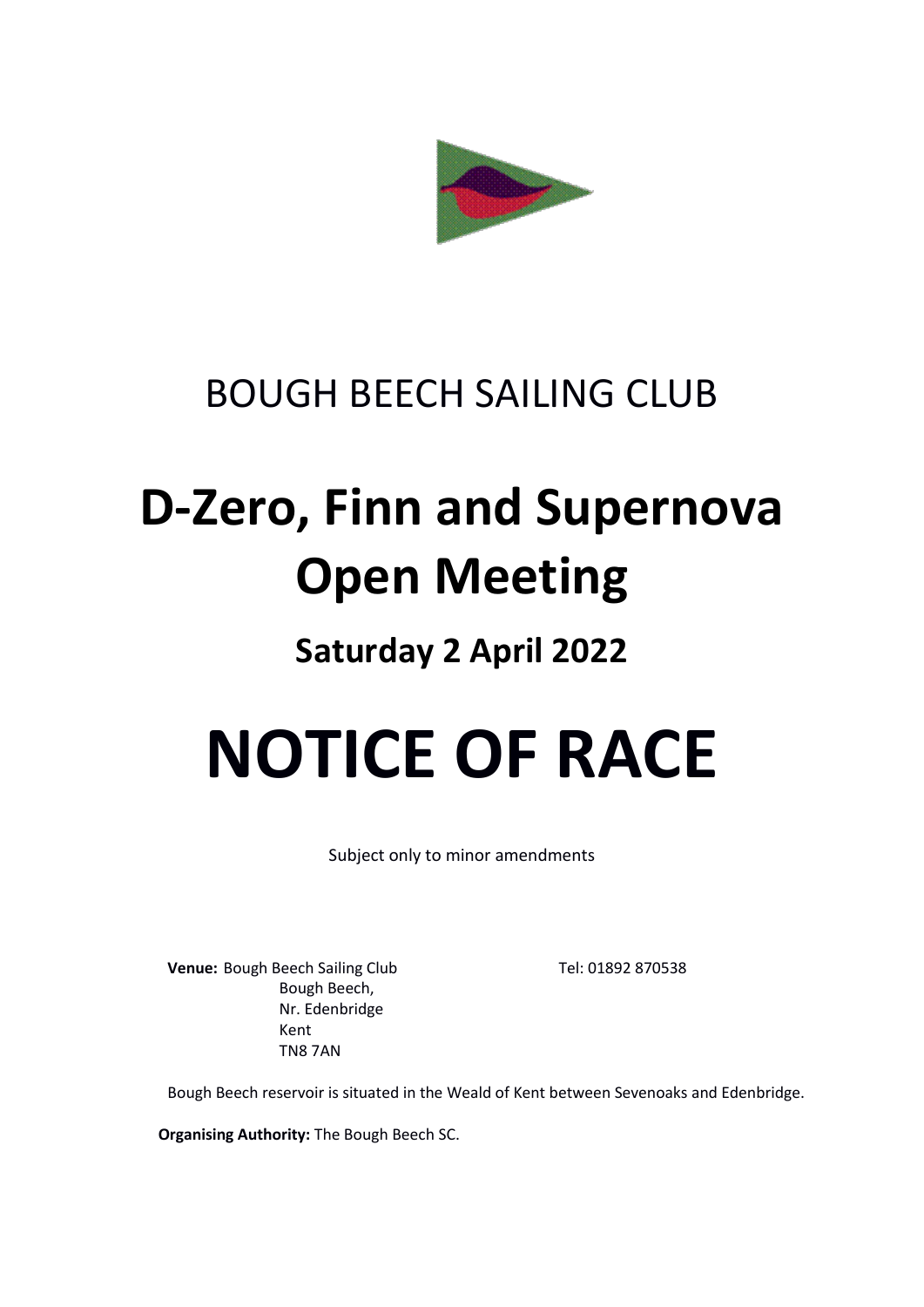#### **1. Rules:**

1.1. The series will be governed by the rules as defined in the World Sailing Racing Rules of Sailing (RRS) 2021 - 2024, the RYA prescriptions, This Notice of Race (NOR) and the Sailing Instructions (SIs).

1.2. In the event of any conflict between these Rules, those of Sailing Instructions shall prevail.

1.3 The exoneration penalty (and the advisory and RYA Arbitration) of the RYA Rules disputes procedures will be available.

1.4. RRS 26; RRS 29.2; RRS 35; RRS 40.2; RRS 60.1(a); RRS 64.2; RRS A4. RRS A5; A9(a); Race signals ICF "L" and Appendix S 11.1. The changes will appear in full in the Sailing Instructions. The Sailing Instructions may also change other racing rules.

1.5 **For the Finn Class only**, Depending on conditions, the Race Committee has discretion to use the "O" flag on the committee boat to permit pumping, rocking and ooching (RRS Appendix P5 refers.) This will be briefed on the day.

#### **2. Safety Regulations**

**2.1 [DP] Adequate personal buoyancy must be worn by all persons at all times when afloat and on the pontoon jetty, except briefly while adjusting clothing or personal equipment. This changes RRS Rule 40 and the preamble to Part 4, and BBSC Club Byelaw E8.** 

**Buoyancy must be appropriate to the size and weight of the individual and the activity in which they are engaged and must be worn in accordance with the manufacturer's guidelines. It is the responsibility of each individual, or in the case of a child, their parent, guardian or support person to ensure this.** 

#### **3. Eligibility & Entry.**

3.1 The series is open to Devoti D-Zero, Finn and Supernova dinghies. Boats may only be entered using the official entry form.

3.2 All Entrants must be members of an RYA affiliated club or personal members of the RYA 3.3 All Supernova entrants must also be members of the Supernova Class Association for the current year

3.4 Eligible boats may enter either by completing the entry form available on-line at [www.boughbeechsc.org.uk](about:blank) and sending it, together with the required fee to Bough Beech Sailing Club, Winkhurst Green Road, Bough Beech, Nr. Edenbridge, Kent, TN8 7AN to arrive before XXX (date); or by entering on the day at the club.

3.5 Entries will be accepted up to 1015hrs on the race days for those entering on the day.

#### **5. Fees.**

- 5.1 Required series fees are as follows: £15 per boat.
- 5.2 Cheques should be made payable to "Bough Beech SC" and accompany the entry form.

#### **6, Schedule.**

- 6.1 Registration will take place in the club house from 09.30 hrs.
- 6.2 A briefing will be held at 10.15hrs
- 6.3 Schedule of Races.

| <b>Class</b> | Number of races per day           |
|--------------|-----------------------------------|
| Finn         | 3 (First warning signal 10.57hrs) |
| D-Zero       | 3 (First warning signal 1100hrs)  |
| Supernova    | 3 (First warning signal 1103hrs)  |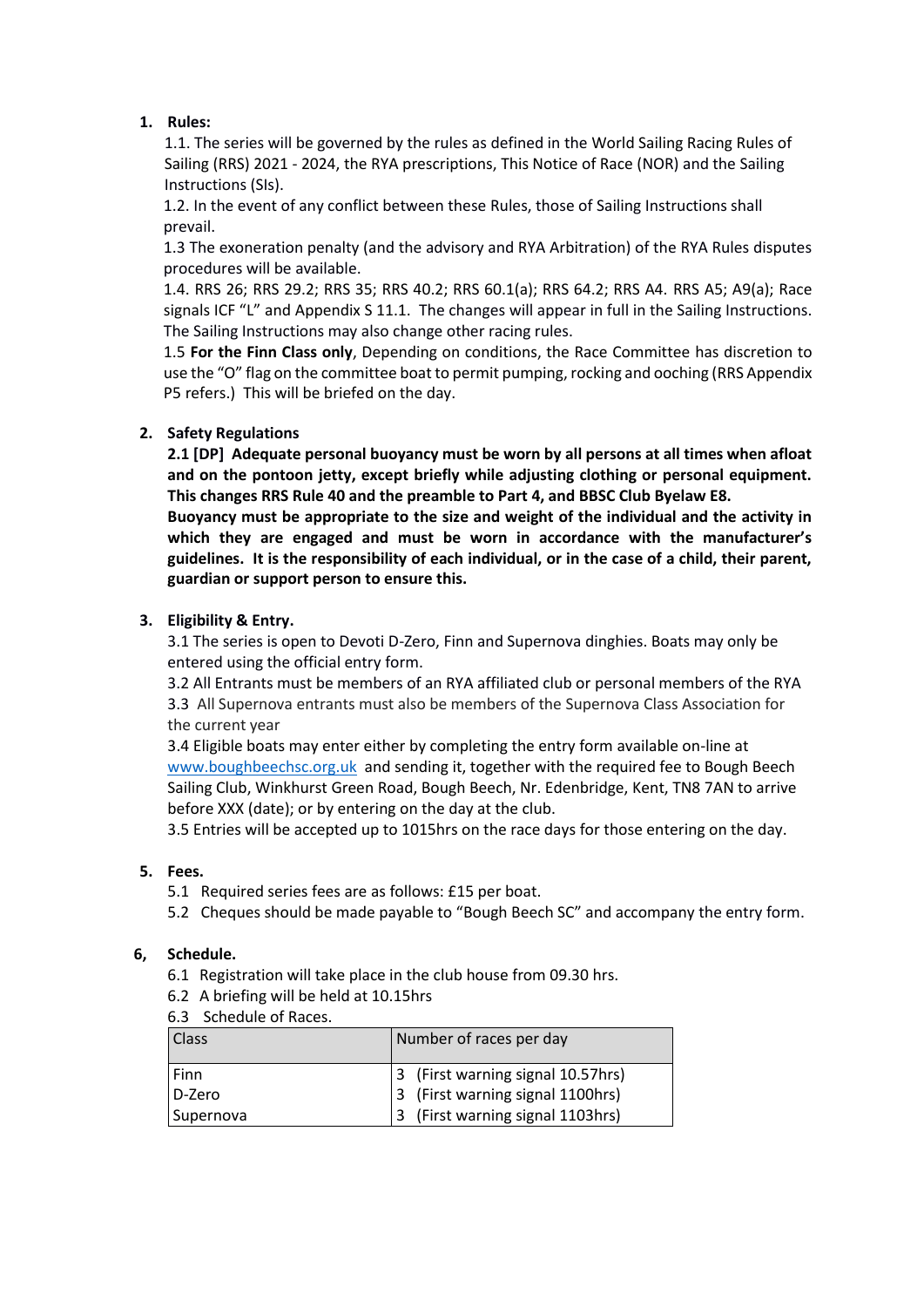6.4 The number of races sailed on the day will depend on weather conditions and at the discretion of the race committee. The race management may vary the starting order depending on wind strength and direction.

6.5 No warning signal for any race will be given after 15.15 hrs.

#### **7. Sailing instructions.**

7.1 The sailing Instruction will be available on the club website and on the official notice boards in the clubhouse.

#### 8. Class Flags

8.1. The following class flags will be used; Finn: Flag F Devoti D-0: Flag D Supernova: Flag R

#### **9. The Courses.**

9.1 The courses to be sailed will be defined in the sailing instructions and displayed at the club.

#### **10 Scoring.**

10.1 The scoring system of RRS Appendix A.4 will apply (see RRS 90.3). 10.2 A minimum of one race is required to be completed to constitute the series. 10.3 The number of races a boat may exclude from her score (or the number of races to count) will depend upon the number of races completed as follows:

Number of races completed Races to count

 **3 races completed 2 races to count 2 races completed 2 races to count 1 race completed 1 race to count**

#### **11. Radio Communications.**

11.1 Except in an emergency, a boat shall neither make radio transmissions while racing nor receive radio communications not available to all boats. This restriction also applies to mobile telephones.

#### **12. Prizes.**

12.1 The Bough Beech Organising Committee will award prizes at its discretion.

#### **13. ADVERTISING.**

13.1 .Boats may display advertising supplied by the organising authority.

#### **14. Risk Statement**

14.1 RRS 3 states: 'The responsibility for a boat's decision to participate in a race or to continue to race is hers alone.' By participating in this event each competitor agrees and acknowledges that sailing is a potentially dangerous activity with inherent risks. These risks include strong winds and rough seas, sudden changes in weather, failure of equipment, boat handling errors, poor seamanship by other boats, loss of balance on an unstable platform and fatigue resulting in increased risk of injury. **Inherent in the sport of sailing is the risk of permanent, catastrophic injury or death by drowning, trauma, hypothermia or other causes.**The organising authority will not accept any liability for material damage or personal injury or death sustained in conjunction with or prior to, during, or after the regatta.